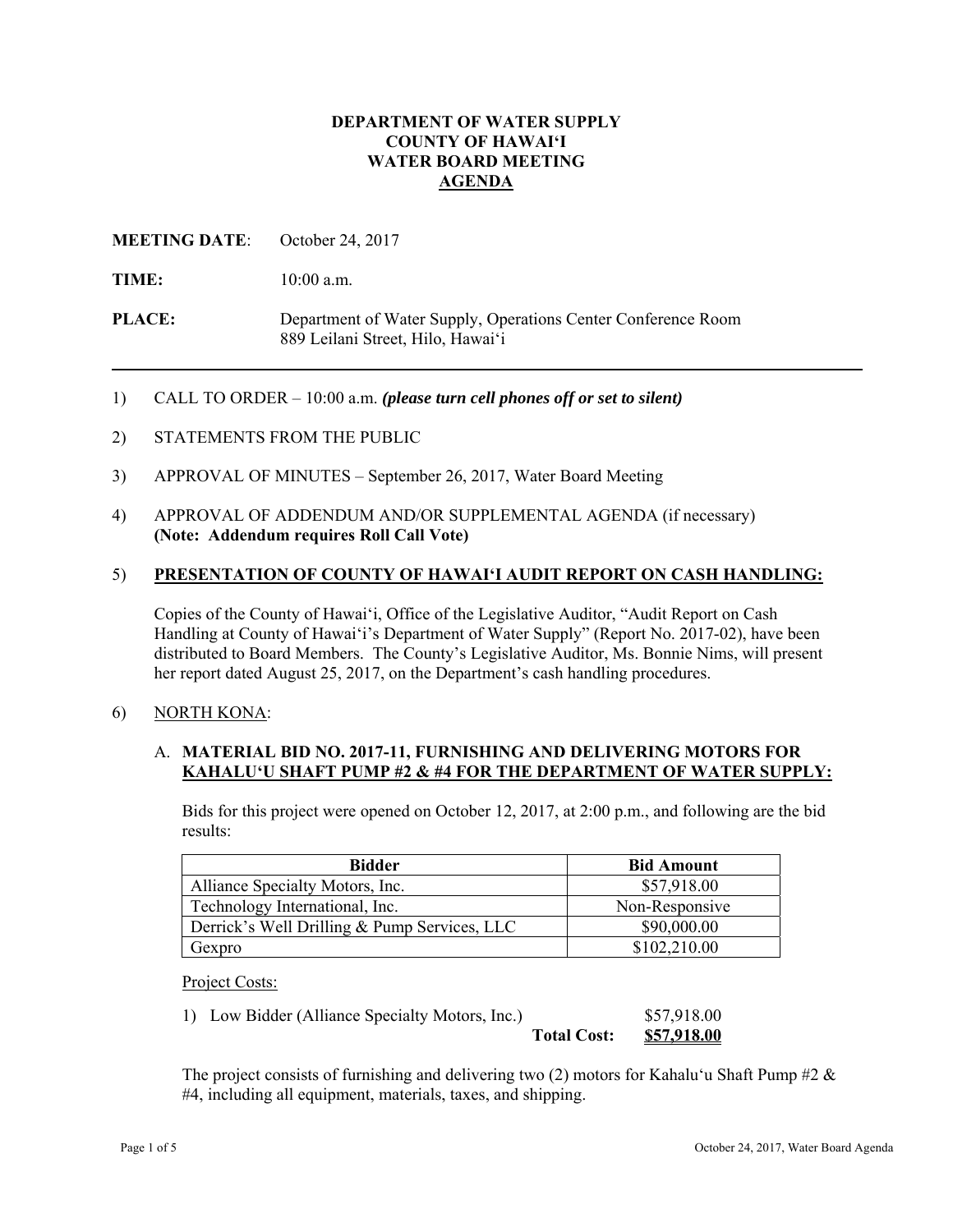Funding for this project will be from DWS's CIP Budget under Pump Replacement. The contractor will have 120 calendar days to complete this project. The Engineering estimate for this project was \$130,000.00.

RECOMMENDATION: It is recommended that the Board award the contract for MATERIAL BID NO. 2017-11 FURNISHING AND DELIVERING MOTORS FOR KAHALUʻU SHAFT PUMP #2 & #4, to the lowest responsible bidder, **Alliance Specialty Motors, Inc.**, for their bid amount of **\$57,918.00**. It is further recommended that either the Chairperson or the Vice-Chairperson be authorized to sign the contract, subject to review as to form and legality of the contract by Corporation Counsel.

## B. **MATERIAL BID NO. 2017-13, FURNISHING AND DELIVERING MOTORS FOR KEAHUOLŪ DEEPWELL AND REFURBISHING SPARE MOTOR FOR HUALĀLAI DEEPWELL FOR THE DEPARTMENT OF WATER SUPPLY:**

Bids will be opened on October 19, 2017, at 1:30 p.m.; and the results will be reported at the meeting.

# C. **STATE OF HAWAI'I KEOPU DEEP MONITOR WELL PUMP TEST:**

The Department would like to enter into an agreement with the State of Hawai'i, Department of Land and Natural Resources, in order to help the State fund a pump test of the Keopu Deep Monitor Well located on State land and identified within Tax Map Key 7-5-010:016 for the purpose of determining the potential viability and capacity of a mid-elevation deep well. The resultant analysis of pump test results should indicate whether the vicinity surrounding the Keopu Deep Monitor Well could be a potential potable source of high quality water that could tie-in to the Department's existing North Kona water system. The State would continue to maintain control over the overall project and study but would share its results with the Department. The estimated cost to perform the pump test, in accordance with the State's existing contract specifications, is approximately \$100,000.00, inclusive of contingencies.

RECOMMENDATION: It is recommended that the Board authorize either the Chairperson or the Vice-Chairperson, on behalf of the Water Board, to enter into an agreement with the State of Hawai'i, Department of Land and Natural Resources, in order to fund a pump test of the Keopu Deep Monitor Well in an amount not to exceed \$100,000.00, per specifications contained in the State's agreement with Water Resources International, subject to the review and approval as to form and legality by the Corporation Counsel.

### D. **JOB NO. 2017-1060 HUALĀLAI DEEPWELL REPAIR – CHANGE ORDER:**

The contractor, Derrick's Well Drilling and Pump Services, LLC, is requesting a contract change order for the additional work required to expedite the installation of Hualālai Deepwell, drilling services for seepage pit, and cost to bail the oil from the well in preparation for the subsequent reinstallation work. The description of additional work and associated fees are as follows (see attached):

| <b>ITEM</b> | <b>DESCRIPTION</b>                          | <b>AMOUNT</b> |
|-------------|---------------------------------------------|---------------|
|             | Additional funds required for the expedited | \$44,880.10   |
|             | installation of Hualalai Deepwell.          |               |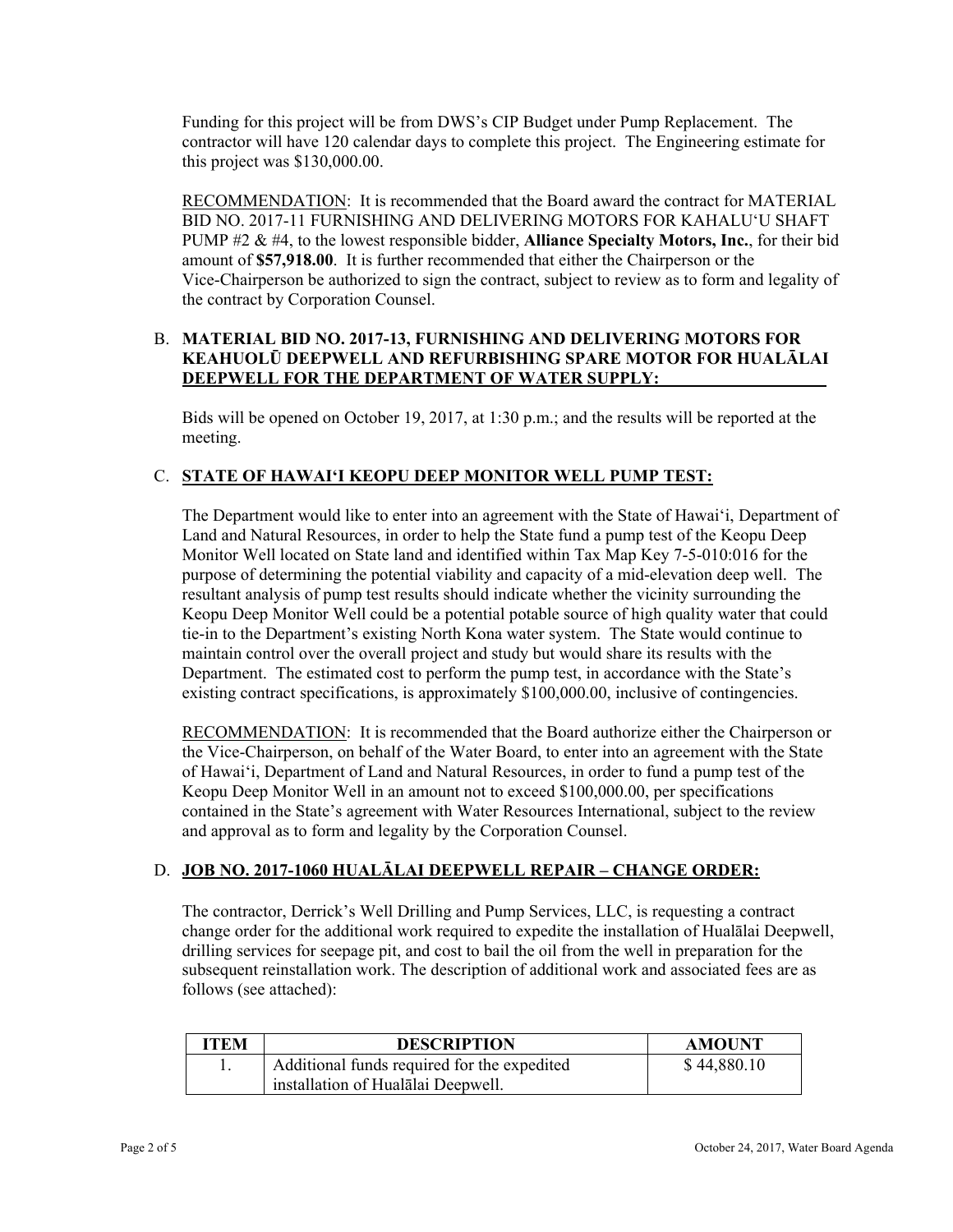| Drilling services required to deepen discharge<br>seepage pit, to prevent flooding of neighboring<br>properties. | \$16,200.00 |
|------------------------------------------------------------------------------------------------------------------|-------------|
| Surface bailing of well to remove oil.                                                                           | \$3,000.00  |
| <b>TOTAL</b>                                                                                                     | \$64,080.10 |

| Original Contract Amount:                       | \$327,000.00 |
|-------------------------------------------------|--------------|
| Original Contingency amount:                    | \$32,700.00  |
| 1 <sup>st</sup> Additional Contingency request: | \$31,380.10  |

### **Total Revised Contract Amount: \$ 391,080.10**

RECOMMENDATION: It is recommended that the Water Board approve an increase in contingency of \$31,380.10 to Derrick's Well Drilling and Pump Services, LLC, for JOB NO. 2017-1060, HUALĀLAI DEEPWELL REPAIR. If approved, the total revised contract amount shall be \$391,080.10.

### 7) MISCELLANEOUS:

### A. **DEDICATIONS:**

(This item was deferred at the Water Board's September 26, 2017, meeting.) The water system has been constructed in accordance with the Department's standards and is in acceptable condition for dedication.

#### **1. GRANT OF EASEMENT AND BILL OF SALE**

 Affects Tax Map Key: (3) 6-6-004: 003 Subdivision No. 96-000039 Grantors/Sellers: Brandie L. Oye and Alton M. Oye Lālāmilo , South Kohala, Island of Hawai'i, Hawai'i Facilities Charge: \$16,500.00 Date Paid: 3/10/2017 Final Inspection Date: 10/16/17 Water System Cost: \$42,000.00

RECOMMENDATION: It is recommended that the Water Board accept this document subject to the approval of the Corporation Counsel and that either the Chairperson or the Vice-Chairperson be authorized to sign the document.

#### B. **MONTHLY PROGRESS REPORT**:

Submission of Progress Report of Projects by the Department. Department personnel will be available to respond to questions by the Board regarding the status/progress of any project.

## C. **REVIEW OF MONTHLY FINANCIAL STATEMENTS:**

Submission of financial statements and information relating to the financial status of the Department. Department personnel will be available to respond to questions by the Board relating to the financial status of the Department.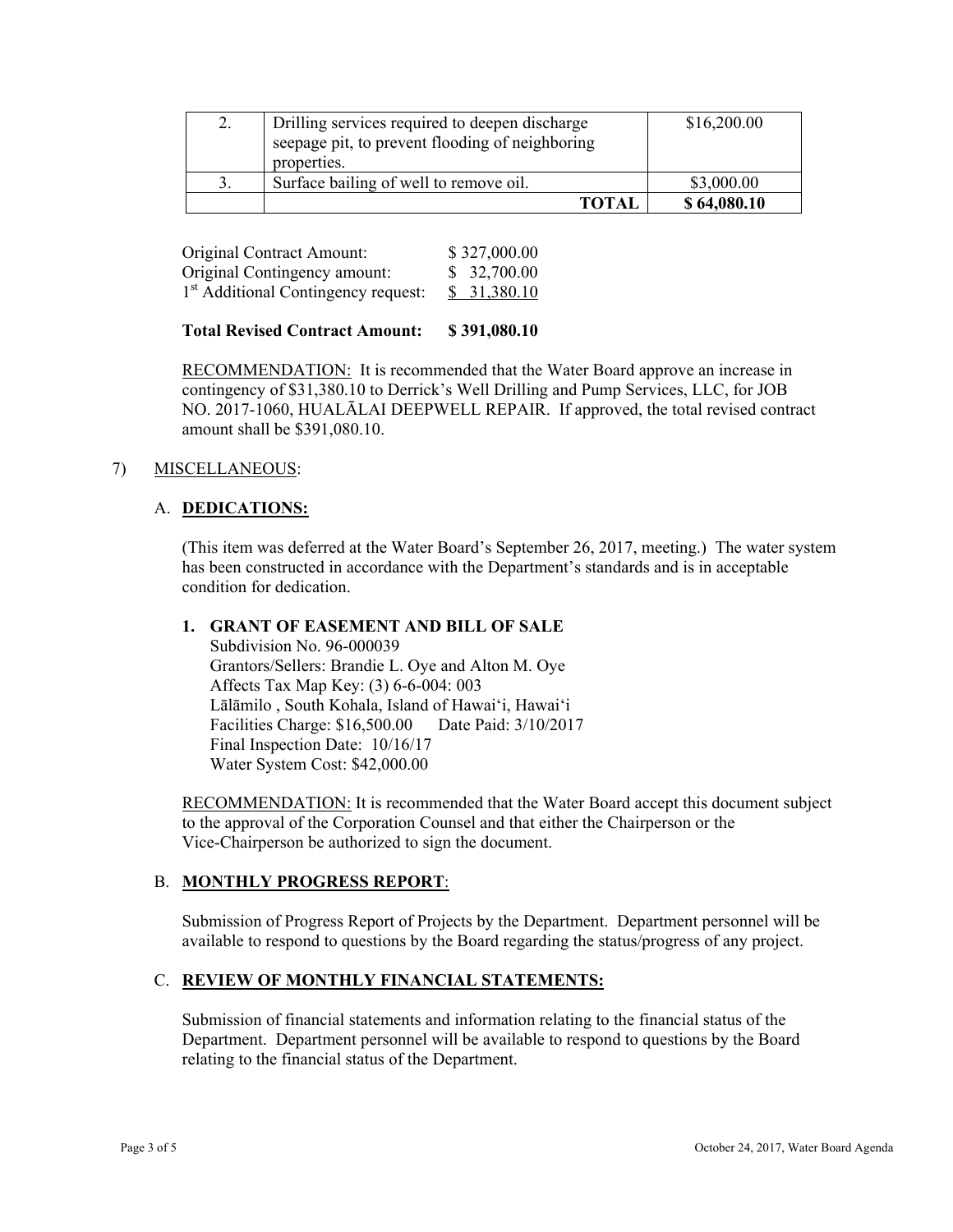# D. **POWER COST CHARGE:**

Departmental power costs have decreased as a result of a decline in fuel costs. The Department proposes to reduce the Power Cost Charge from \$1.73 to \$1.62 per thousand gallons to reflect this decline. In order to accept public testimony on this change, a Public Hearing should be scheduled before the new Power Cost Charge is reduced.

RECOMMENDATION: It is recommended that the Board approve holding a Public Hearing on November 28, 2017, at 9:45 a.m., to receive testimony on reducing the Power Cost Charge from \$1.73 to **\$1.62**, effective December 1, 2017.

# E. **RFP NO. 2017-07, PROVIDE A CUSTOMER INFORMATION AND UTILITY BILLING SYSTEM TO THE DEPARTMENT OF WATER SUPPLY:**

The Department issued a request for proposal (RFP) in June 2017 to select a vendor to provide computer software, implementation, and support services for a new Customer Information & Utility Billing System. The Department received eight (8) proposals and, after an initial evaluation, narrowed the list of vendors to three (3) finalists. The three finalists conducted demonstrations of their software and submitted Best and Final offers (BAFOs) which formed the basis for the RFP committee's selection of Advanced Utility Systems (AUS), a division of N. Harris Computer Corporation, at a cost of \$1,727,217.00.

The Department's existing billing system has been in place since 2001 and is outdated and inefficient for staff's daily tasks. In addition, the existing system will no longer be supported at a reasonable cost in the near future.

RECOMMENDATION: It is recommended that the Board award the contract for RFP NO. 2017-07, PROVIDE A CUSTOMER INFORMATION AND UTILITY BILLING SYSTEM TO THE DEPARTMENT OF WATER SUPPLY, to Advanced Utility Systems, a division of N. Harris Computer Corporation, at a cost of \$1,727,217.00. It is further recommended that either the Chairperson or the Vice-Chairperson be authorized to sign the contract, subject to review as to form and legality by Corporation Counsel.

# F. **MANAGER-CHIEF ENGINEER'S REPORT:**

The Manager-Chief Engineer will provide an update on the following:

- 1) Matters of interest to the Board
	- a) North Kona water restriction
	- b) Energy Study by Brown and Caldwell Update
- 2) Retiree of the Department of Water Supply
- 3) Employee of the Quarter  $3<sup>rd</sup>$  Quarter

### G. **CHAIRPERSON'S REPORT:**

- 1) Chairperson to report on matters of interest to the Board.
- 2) North Kona Water Permitted Interaction Group Update.